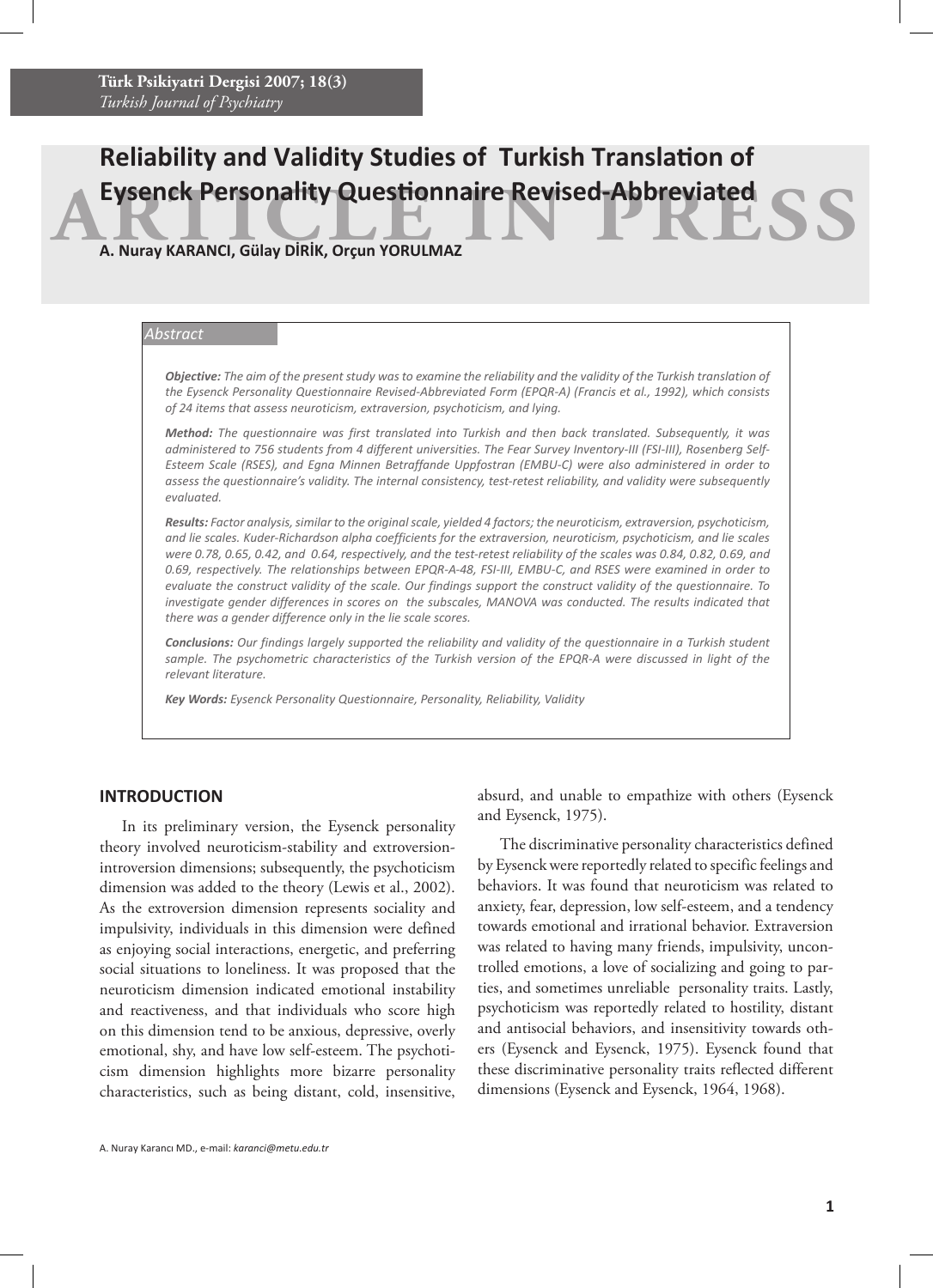After the development of Eysenck personality theory, various measures were developed in order to assess these personality traits. These measures included the following: The early Maudsley Medical Questionnaire (MMQ), containing 40 items (Eysenck, 1952); the Maudsley Personality Inventory (MPI), containing 48 items (Eysenck, 1959), the Eysenck Personality Inventory (EPI), containing 57 items (Eysenck & Eysenck, 1964a), the Eysenck Personality Questionnaire (EPQ), containing 90 items (Eysenck & Eysenck, 1975); the Revised Eysenck Personality Questionnaire (EPQR), containing 100 items (Eysenck et al., 1985).

Although all these questionnaires were reliable and valid, they caused certain clinical application problems due to their length. Therefore, the need for shorter personality scales resulted in shorter versions of the mentioned instruments. One of these shorter personality scales is the Eysenck Personality Questionnaire Revised-Abbreviated Form (EPQR-A 48) (Eysenck et al., 1985). EPQR-A 48 includes 48 items and 4 subscales: Extraversion (12 items), Neuroticism (12 items), Psychoticism (12 items), and Lie (12 items). The lie subscale is a control scale in which the whole scale is tested for social desirability bias. Another version, EPQR-A (short form), includes 24 items.

Francis et al. (1992) administered the EPQR-A 48 and EPQR-A to university students in England, Canada, America, and Australia, and reported sufficient internal consistency for all the subscales. According to this study, the extraversion scale in the short form achieved alpha coefficients of 0.78, 0.83, 0.85, and 0.87 in the 4 samples, respectively, while the abbreviated form extraversion scale achieved alpha coefficients of 0.74, 0.81, 0.82, and 0.84. The short form neuroticism scale achieved alpha coefficients of 0.79, 0.80, 0.81, and 0.83 in the 4 samples, respectively, while the abbreviated form neuroticism scale achieved alpha coefficients of 0.70, 0.72, 0.73, and 0.77. For the psychoticism scale, alpha coefficients were very low (0.33-0.52). The concurrent validity of the EPQR-A 48 subscales was assessed by examining their associations to the original subscales. Correlations of the extraversion, euroticism, and lie scale measures between the 2 forms ranged from 0.84 to 0.90; however, the correlation between the psychoticism scales (0.44-0.52) was considerably low.

There are few studies on the factor structure and construct validity of EPQR-A 48 that evaluate the cultural differences among personality traits (Katz and Francis, 2000; Forrest et al., 2000). Studies have shown that the

personality dimensions of Eysenck differ in terms of gender (Maltby and Taltey, 1998; Forrest et al., 2000). Gender differences were also found in the sub dimensions of EPQR-A (Forrest et al., 2000; Shevlin et al., 2002). Findings have also shown that women tend to score higher on the neuroticism and lie scales, while men tend to score higher on the psychoticism scale. Some studies have shown higher scores for men on the extraversion scale, although this is inconsistent across studies (Eysenck and Haapsalo, 1989; Francis, 1993; Hanin et al., 1991; Mckenzie, 1988).

Personality traits are also related to parental rearing attitudes and self-esteem. For example, Arrindell et al. (2005) examined the relationship between parental attitudes, and Eysenck personality traits, gender roles, and self-esteem in a sample of 1950 university students form Australia, Venezuela, and Spain. The perceived emotional warmth of parents was negatively related to neuroticism and positively related to extroversion. Rejective parental attitudes were positively correlated with neuroticism and negatively correlated with self-esteem.

The aim of the present study was to examine the psychometric properties of the Turkish version of EPQR-A and determine the validity of the scale for the Turkish population. Although the long version of EPQR-A was previously adapted to Turkish, in recent years the shortened form of EPQR-A has become preferred in the international literature due to its reduced number of items, practicality, and because it is also a reliable and a valid measure. Therefore, it is believed that in order to attain parallel findings with the international literature and thus contribute to the related literature, it is important to conduct the reliability and validity study of EPQR-A.

Briefly, this study aimed to evaluate the reliability (internal consistency, test-retest) and validity (factor structure and construct validity) of EPQR-A. For the construct validity, the relationships between Eysenck personality dimensions, and perceived parental attitudes, fears, and self-esteem were evaluated. In addition, gender differences in EPQR-A that were previously mentioned were examined (Forrest et al., 2000; Shevlin et al., 2002).

## **METHODS**

#### **Sample**

The sample included university students representing the Turkish population of an international project on the relationship between culture and personality. In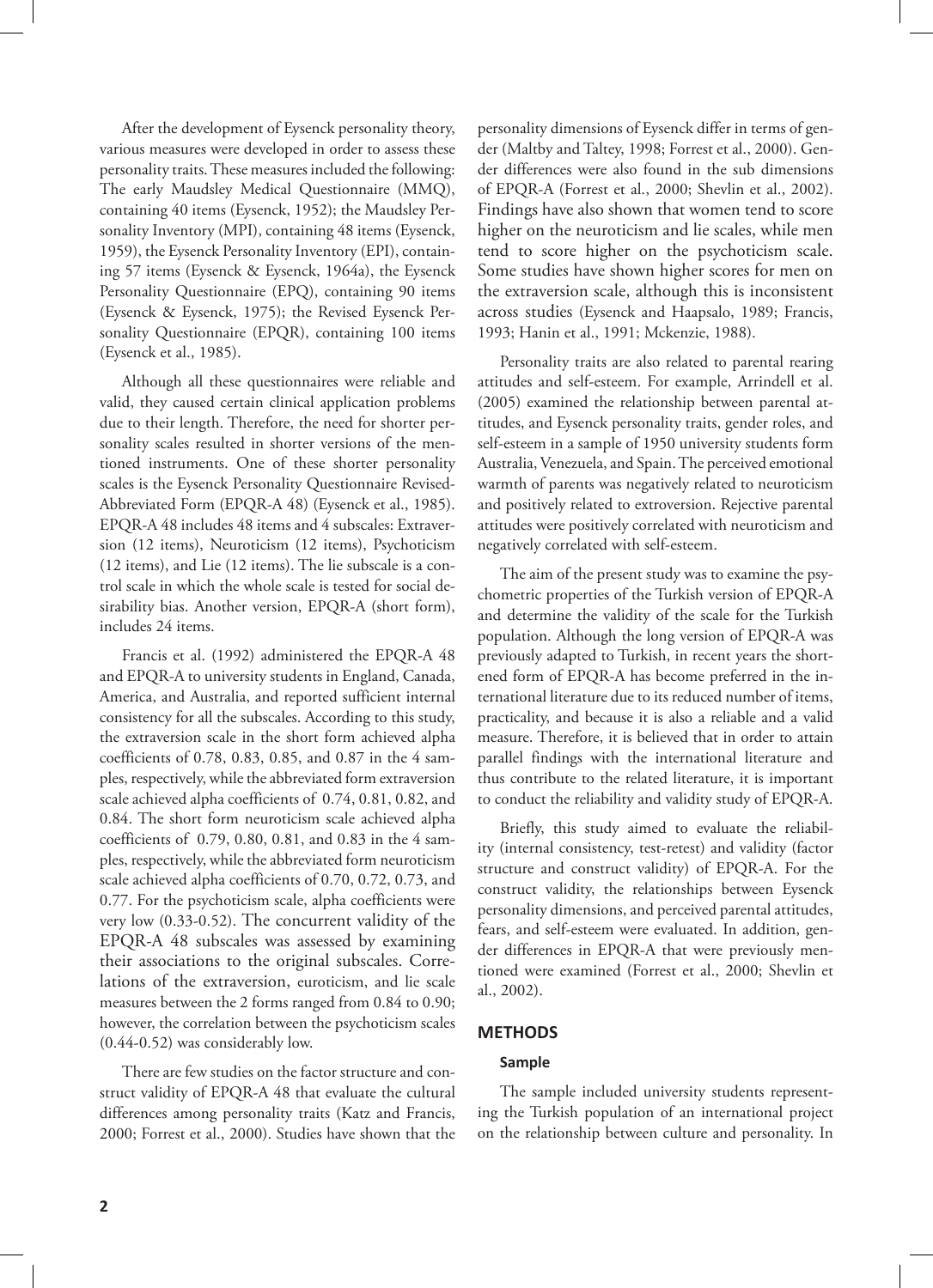order to reach a relatively representative student sample for this project, we randomly recruited students from the universities that had at least 3 different faculties, from 4 different geographical locations of Turkey. In all, 756 students aged between 17 and 32 years (mean: 21.26; SD: 2.33) (374 men and 382 women) from the the Departments of Science and Literature, Economic and Administrative Sciences, and Medical and Social Sciences of Ege, Hacettepe, Istanbul, and Samsun 19 Mayıs Universities were included. Additionally, the participants from each university were matched in terms of number and gender.

## **Measures**

## **Eysenck Personality Questionnaire Revised-Abbreviated Form (EPQR-A)**

Francis et al. (1992) developed EPQR-A by reviewing the Eysenck Personality Questionnaire (Eysenck & Eysenck, 1975) and the abbreviated form of the same questionnaire (48-items) (Eysenck, Eysenck & Barrett 1985). EPQR-A consists of 3 sub-scales: extraversion, neuroticism, and psychoticism, each containing 6 items. In order to prevent bias during the administration of the questionnaire, the lie scale, which is scored as yes (1)/ no (0) with possible scores ranging from 0 to 6, was used for control purposes.

#### **Rosenberg Self-esteem scale (RSES)**

RSES was developed by Rosenberg (1965) to measure global self-esteem. The scale is a 10-item Likert-type scale with items answered on a 4-point scale ranging from strongly agree to strongly disagree. Various studies showed that RSES is a reliable and valid tool (Fleming and Courtney, 1984; Lorr and Wunderlich; 1986). RSES was adapted to Turkish by Çuhadaroğlu (1985) and was shown to be reliable and valid (Toker, 2003; Tuğrul, 1994). In the present study we also revised this scale and its internal consistency in this study was 0.86.

## **Shortened Perceived Parental Rearing Styles-Child form (SPPRS-C)**

SPPRS-C is the 23-item shortened form (Arrindell et al., 1999) of PPRS-C (or originally, EMBU-C [Perris et al., 1980]), which evaluates adult perceptions of parental rearing attitudes. The questionnaire consists of 3 scales: rejection, emotional warmth, and over protection. The SPPRS-C requires a two-fold assessment, for the mother and father.

The psychometric characteristics of SPPRS-C were

measured in different countries, such as Italy, Greece, and Sweden (Arrindell et al., 1999; Arrindell et al., 2001), and it was also found to be a reliable and a valid tool in Turkey (Dirik et al., 2004). The internal consistency of the father emotional warmth, rejection, and over protection dimensions was 0.79, 0.82, and 0.79, respectively, and mother emotional warmth, rejection, and over protection dimensions was 0.76, 0.80, 0.76, respectively.

#### **Fear Survey Schedule (FSI-III)**

FSI-III measures the degree of fear and annoyance elicited by 52 situations or stimuli on a 5-point Likerttype scale. In addition to total score, fear is evaluated on 5 subscales: agoraphobicfears, injury-illness-death, socialfears, sexual and hostilityfears, and harmless animalfears s (Arrindell 1980). Studies showed the reliability and validity of this inventory in different cultures (Arrindell et al., 2003). The Turkish adaptation of FSI-III was also found to be reliable and valid (Dirik et al., 2004). The internal consistency of the inventory in this study was 0.94.

## **Procedure**

The first step in the Turkish adaptation study of EPQR-A was obtaining permission from the authors (Francis et al., 1992). The translation-back translation method was used (Brislin et al., 1973). The present authors examined the questionnaire that was translated into Turkish by 3 researchers and following the required revisions the Turkish version was back translated by a bilingual individual into English. The back translation was compared with the original form in terms of content and style by the present authors. Later, in order to determine the test-retest reliability of the scale it was administered to 21 university students twice within a 2.5-week interval.

Interviewers were psychology students who were trained in the administration of the questionnaire package. After receiving the necessary permission from the universities, interviewers administered the scales in classrooms and cafeterias. All participants were given written directions and provided informed consentwere obtained; interviewers provided explanations when necessary. Data was collected between July 2005 and March 2006.

#### **Statistical Analyses**

Statistical analyses were conducted with the SPSS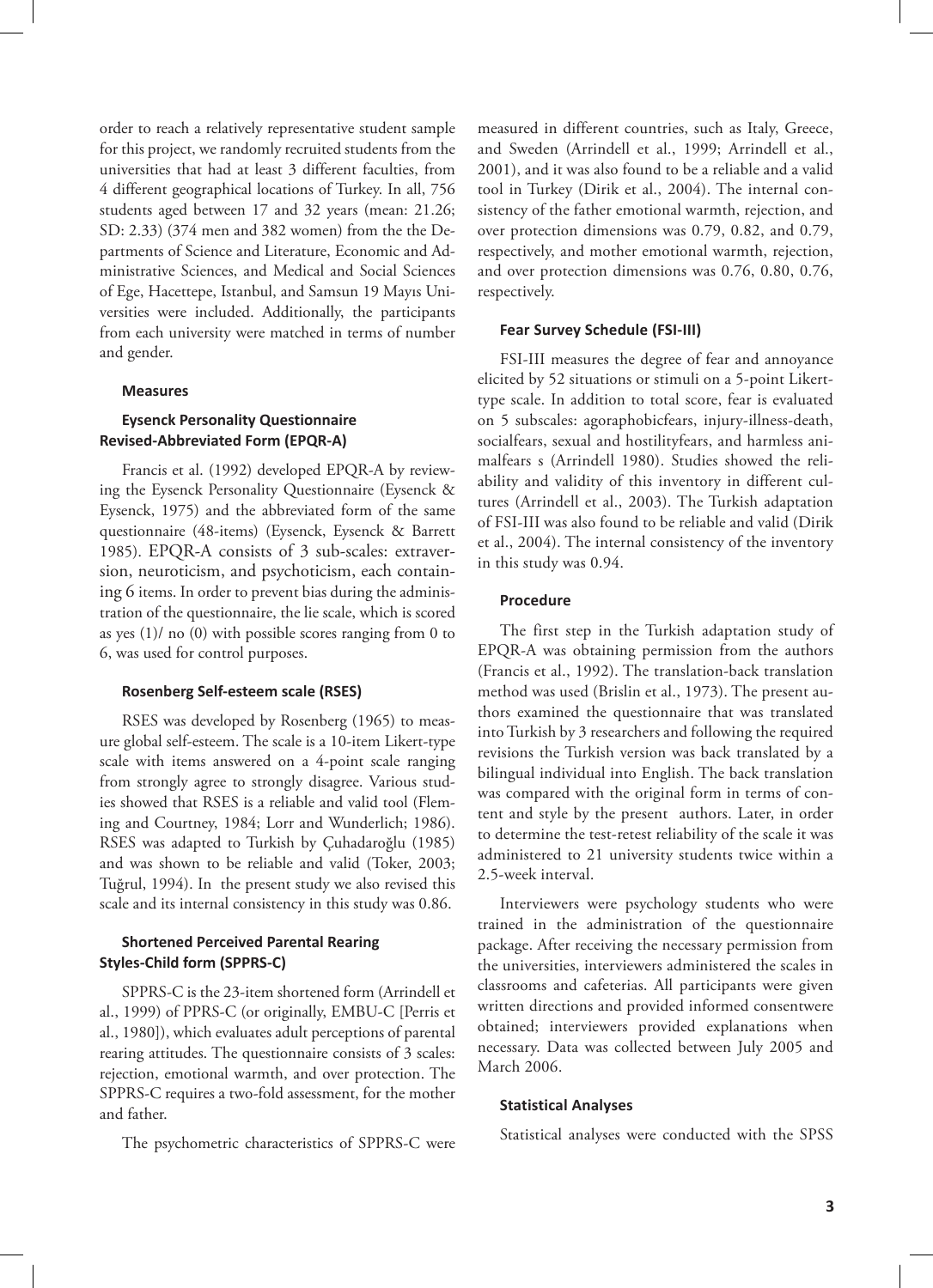v.10.0 package program (Green et al., 1997). The internal validity of all scales was determined by Cronbach's and Kuder-Richardson alpha coefficients. For the testretest reliability of EPQR-A, the relationship between the other scales was determined by two-way Pearson's correlations analyses, and the factor structure of the scale was determined by exploratory factor analysis, principal components analysis, and varimax rotation. The cut-off point for factor loads was 0.40, only one item with a factor load of 0.39 was included in the related factor due to its relevance to that factor, and as it was also loaded on to the same factor in the original study. Gender differences among EPQR-A dimensions were analyzed with ANOVA.

## **FINDINGS**

## **Factor Structure**

Factor analysis was used to determine the factor structure of EPQR-A. In the results of the exploratory factor analysis, principal components, and varimax rotation, 7 factors with Eigen values > 1, which accounted for 53% of the total variance, were found. As the original scale consists of 4 factors and the scree graph supports four-factor analysis, four-factor analysis was preferred. It was reported that the four-factor analysis accounts for 38% of the total variance and is congruent with the original form (Francis et al., 1992). These factors are extroversion, introversion, psychoticism, and lie, as in the original scale. The factors and factor loads are presented in Table I, and correlations between the factors are shown in Table II.

When forming the factors, the issues we considered were coding of the original study (Francis et al., 1992), factor loads in the present study, and the criterion that high scores in one dimension show a tendency towards that dimension. Items 5, 7, 10, 17, and 19 in the lie dimension, items 15 and 20 in the extroversion dimension, and items 3, 16, and 22 in psychoticism dimension were reverse coded. The sum of item scores in the related dimension yielded the total score of that dimension.

#### **Reliability**

## **Internal Consistency**

As EPQR-A items were evaluated with a binary answering system and were not continuous variables, the Kuder-Richardson 20 method was used to determine the internal consistency. Kuder-Richardson alpha coefficients of the scales for extraversion, neuroticism, psychoticism, and lie were 0.78, 0.65, 0.42, and 0.64, respectively.

#### **Test-retest reliability**

To determine the test-retest reliability of EPQR-A, the scale was re-administered to 21 university students 2.5 weeks after the first administration. Pearson's correlation coefficient was calculated and found to be significant. The test-retest reliability of the extraversion, neuroticism, psychoticism and lie scales was 0.84, 0.82, 0.69, and 0.69, respectively.

## **Validity**

The relationship between the subscales of EPQR-A, and FSI-III, SPPRS-C subscales (mother overprotection, mother rejection, mother emotional warmth, father over protection, father rejection, and father emotional warmth), and RSES were examined in order to evaluate the construct validity of the scale, and the results are provided in Table II, including correlations between the sub-dimensions. The correlations between the 3 subscales of EPQR-A, and SPPRS-C, FSI-III, and RSES were found to be in the expected direction.

Father and mother over protection, and father and mother rejection dimensions showed a positive relationship to neuroticism, whereas father emotional warmth showed a negative relationship. Psychoticism was positively related to father and mother rejection, and was negatively related to father and mother emotional warmth. In addition, there was a positive relationship between father and mother emotional warmth, and extroversion, and a negative relationship between mother over protection and mother rejection, and extroversion.

Self-esteem was positively related to extraversion and negatively related to neuroticism. General fears were negatively related to extraversion and psychoticism, and positively related to neuroticism. These findings strongly supported the construct validity of EPQR-A in a sample of university students.

## **Comparisons between groups**

Men and women were compared according to their EPQR-A subscale total scores with multivariate analysis of variance (MANOVA). In terms of gender, as the whole model was significant (Wilks Lambda: 0.967, F  $(4, 744) = 6.282$ ,  $P < 0.001$ ), there were no significant differences in extroversion, neuroticism, and psychoti-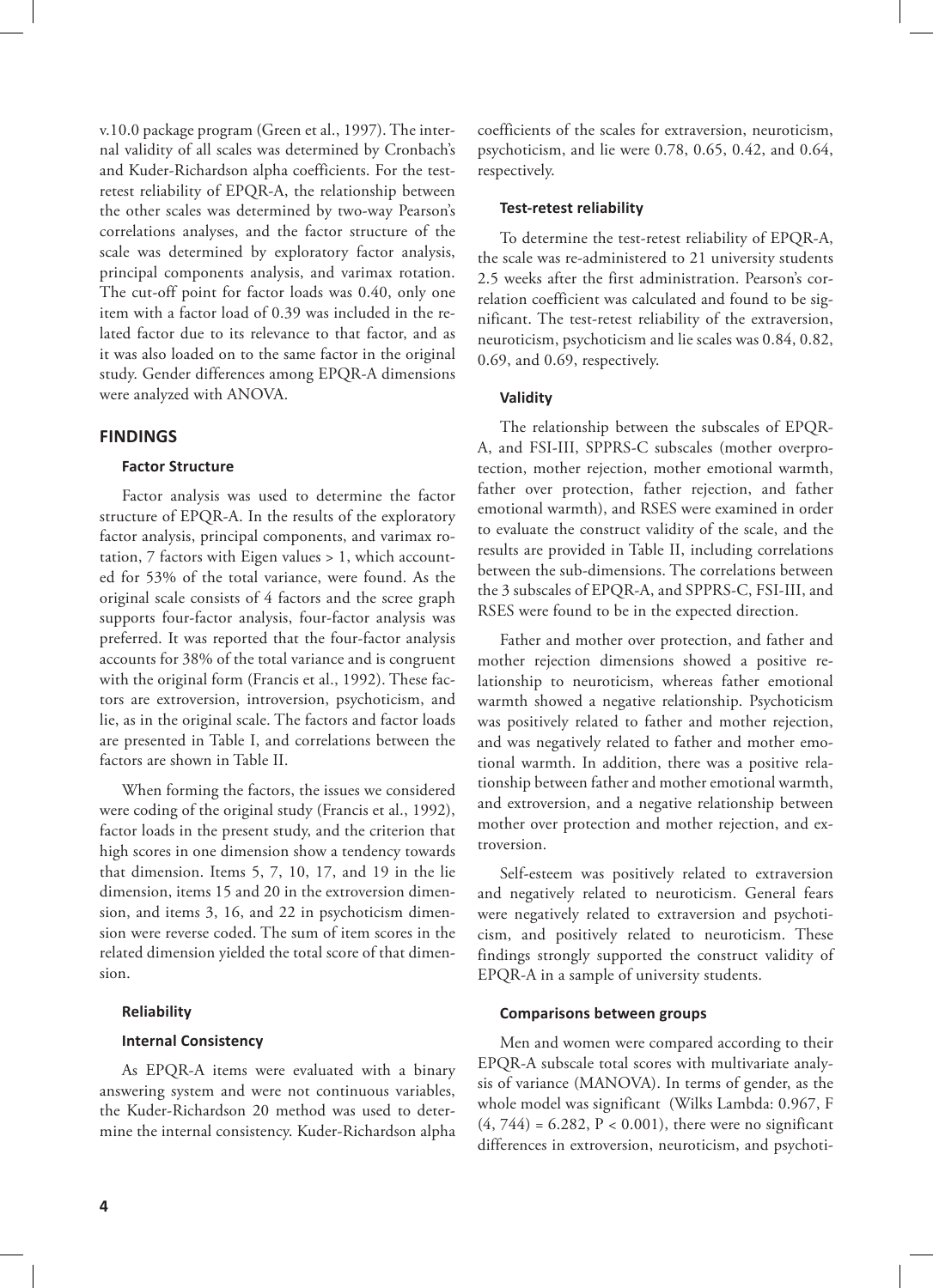| 1. Extraversion (alpha = 0.78)                                                            | F <sub>1</sub> | F <sub>2</sub> | F <sub>3</sub> | F <sub>4</sub> |
|-------------------------------------------------------------------------------------------|----------------|----------------|----------------|----------------|
| 23. Do other people think of you as being very lively?                                    | 0.74           | 0.03           | $-0.05$        | 0.16           |
| 2. Are you a talkative person?                                                            | 0.73           | 0.06           | $-0.04$        | $-0.00$        |
| 4. Are you rather lively?                                                                 | 0.67           | $-0.08$        | $-0.09$        | 0.14           |
| 15. Do you tend to keep in the background on social occasions?                            | $-0.65$        | 0.01           | 0.12           | 0.07           |
| 20. Are you mostly quiet when you are with other people?                                  | $-0.65$        | $-0.05$        | 0.14           | 0.10           |
| 13. Can you easily get some life into a rather dull party?                                | 0.56           | $-0.00$        | 0.04           | $-0.12$        |
| 2. Lie (alpha = $0.64$ )                                                                  |                |                |                |                |
| 19. Have you ever taken advantage of someone?                                             | 0.05           | 0.69           | $-0.01$        | 0.01           |
| 5. Were you ever greedy by helping yourself<br>to more than your share of anything?       | $-0.04$        | 0.64           | $-0.01$        | $-0.10$        |
| 17. Have you ever cheated at a game?                                                      | 0.16           | 0.61           | $-0.05$        | 0.04           |
| 10. Have you ever taken anything (even a pin or button)<br>that belonged to someone else? | $-0.02$        | 0.59           | $-0.07$        | 0.07           |
| 7. Have you every blamed someone for doing<br>something you knew was really your fault?   | $-0.01$        | 0.57           | 0.15           | $-0.01$        |
| 24. Do you always practice what you preach?                                               | 0.06           | $-0.43$        | $-0.09$        | 0.08           |
| 3. Neuroticism (alpha = 0.65)                                                             |                |                |                |                |
| 18. Do you suffer from 'nerves'?                                                          | 0.12           | $-0.01$        | 0.65           | $-0.01$        |
| 11. Would you call yourself a nervous person?                                             | 0.11           | 0.01           | 0.62           | $-0.12$        |
| 9. Do you often feel 'fed-up'?                                                            | $-0.23$        | 0.08           | 0.57           | $-0.03$        |
| 21. Do you often feel lonely?                                                             | $-0.29$        | 0.06           | 0.54           | $-0.09$        |
| <b>Table I continued</b>                                                                  |                |                |                |                |
| Does your mood often go up and down?<br>1.                                                | $-0.16$        | 0.04           | 0.53           | 0.01           |
| 14. Are you a worrier?                                                                    | $-0.20$        | $-0.04$        | 0.51           | 0.35           |
| 4. Psychoticism (alpha = 0.42)                                                            |                |                |                |                |
| 8. Do you prefer to go your own way rather<br>than act by the rules?                      | 0.09           | 0.22           | 0.22           | $-0.57$        |
| 22. Is it better to follow society's rules than go<br>your own way?                       | $-0.03$        | 0.01           | $-0.09$        | 0.54           |
| 12. Do you think marriage is old-fashioned and<br>should be done away with?               | 0.04           | $-0.02$        | 0.05           | $-0.50$        |
| 3. Would being in debt worry you?                                                         | 0.04           | $-0.04$        | 0.28           | 0.45           |
| 6. Would you take drugs, which may have<br>strange or dangerous effects?                  | $-0.22$        | 0.12           | 0.10           | $-0.43$        |
| 16. Does it worry you if you know there are<br>mistakes in your work?                     | $-0.02$        | 0.15           | 0.14           | 0.39           |

Table I. EDQR A.f.

\* Coding Key for EPQR-A

For items 3, 5, 7, 10, 15, 16, 17, 19, 20, and 22, Yes = 0, No = 1 points.

For items 1, 2, 4, 6, 8, 9, 11, 12, 13, 14, 18, 21, 23, and 24, Yes = 1, No = 0 points

cism subscales. On the lie scale, however, women scored higher than men (F  $(1, 749) = 21.45$ , P < 0.001).

## **DISCUSSION**

In this study, which aimed to evaluate the reliability and validity of the Turkish EPQR-A, the factor structure of the Turkish form was found to be similar to the factor structures found in other cultures. Similar to other studies in the literature, the subscales of EPQR-A showed high internal consistency, except for the psychoticism subscale. When evaluated in general, it can be proposed that due to high internal consistency scores and acceptable test-retest reliability, the Turkish version of the questionnaire is reliable. Various studies conducted in other countries also found low internal consistency coefficients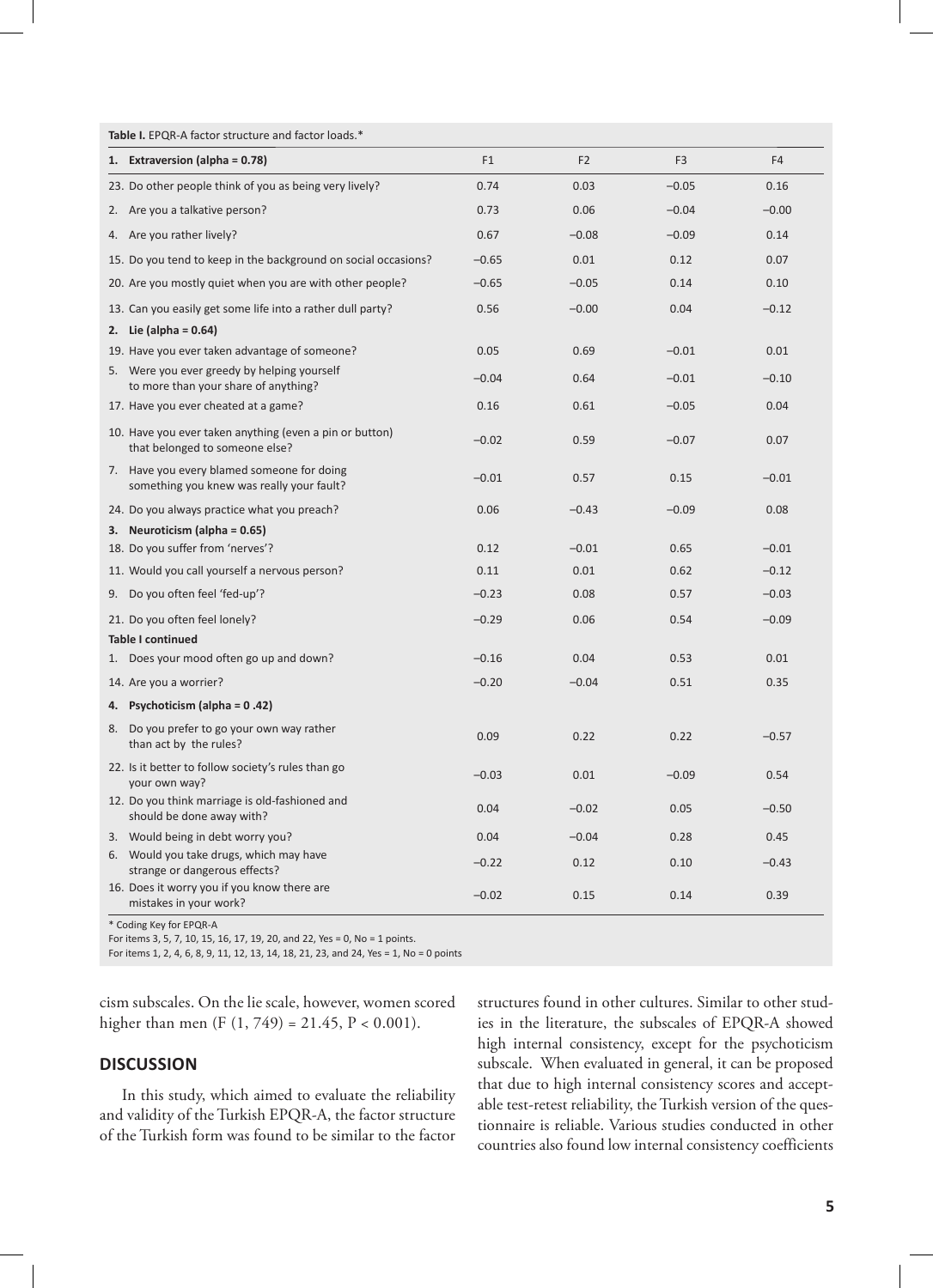| Table II. Correlations between FSI-III, SPPRS-C, RSES, and EPQR-A. |  |
|--------------------------------------------------------------------|--|
|--------------------------------------------------------------------|--|

|                         | Extraversion | Neuroticism | Psychoticism | Lie       |
|-------------------------|--------------|-------------|--------------|-----------|
| General fears           | $-0.08*$     | $0.21*$     | $-0.15**$    | 0.05      |
| Father over protection  | $-0.07$      | $0.19**$    | 0.02         | $-0.08*$  |
| Father emotional warmth | $0.14**$     | $-0.09*$    | $-0.22**$    | $0.10**$  |
| Father rejection        | $-0.07$      | $0.14***$   | $0.20**$     | $-0.15**$ |
| Mother over protection  | $-0.11**$    | $0.23**$    | 0.09         | $-0.09*$  |
| Mother emotional warmth | $0.15**$     | $-0.07$     | $-0.19**$    | 0.04      |
| Mother rejection        | $-0.11**$    | $0.12**$    | $0.22**$     | $-0.14**$ |
| Self-esteem             | $0.32**$     | $-0.33**$   | 0.01         | $0.09*$   |
| Extraversion            |              | $-0.25**$   | 0.00         | $-0.01$   |
| Neuroticism             |              |             | 0.02         | $-0.04$   |
| Psychoticism            |              |             |              | $-0.09*$  |

for the psychoticism subscale (Francis et al., 1992; Katz and Francis, 2000; Lewis et al., 2002). It was therefore concluded that the low alpha score of this scale was not related to the Turkish translation, that this subscale can be problematic, and the expressions for determining psychoticism are not sufficient and do not reflect this dimension.

Based on the literature, the relationships between parental attitudes, self-esteem, and the severity of fears were examined in order to evaluate the construct validity of EPQR-A. The correlations we found between the extroversion, neuroticism, and psychoticism subscales, and parental attitudes were similar to Arrindell et al.'s (2005) findings. However, some correlations, although positive, were low (i.e. between neuroticism and father emotional warmth, and between general fear level and extraversion) due to various reasons, such as small sample size; therefore, further studies are needed to evaluate this aspect. The results indicated that the only gender difference was in the lie scale scores.

Although in other cultures it was found that women had higher scores on neuroticism and men had higher scores on psychoticism, there were no gender differences in extroversion, neuroticism, and psychoticism subscales in the present study. Absence of gender differences in the subscales supports Shevlin et al.'s (2002) findings in a Turkish population. Shevlin et al. (2002) found that gender differences in the subscales of EPGR-A are not related to biological sex, but to learned gender roles. It can be proposed that our sample of university students reflected a change in traditional gender roles and (Özkan and Lajunen, 2005) the cultural changes that took

place in recent years. Absence of gender differences in the sub dimensions, except the lie dimension, might have been the result of changes in traditional male and female roles within Turkish society. In other words, this absence might be the result of learned gender roles. Moreover, as the fact that the sampe of the study was composed of young university students supports the idea that this result is related with this particular sample. It would be beneficial to determine if this difference is due to learned gender roles or to biology.

In addition, the lie scale detects the degree of honesty in answering the items in the scale. The expressions in this subscale question certain behaviors that are accepted to be wrong by the society, but can be executed by everyone from time to time and, therefore, reflect and trigger sensitivity towards social desirability. Therefore, higher scores of women in this dimension also mirror their desires to present themselves more positively. Further studies with adult samples that could reflect traditional values would be useful in explaining this finding.

**Table III.** Means and standard deviations of EPQR-A scores according to gender (in parenthesis).

|              | Women      | Men                        |
|--------------|------------|----------------------------|
| Neuroticism  | 3.33(1.77) | $3.14(1.72)^a$             |
| Psychoticism | 1.56(1.19) | 1.60(1.25)                 |
| Extraversion | 3.60(2.01) | 3.55(1.88)                 |
| Lie          | 3.27(1.76) | 2.67 $(1.70)$ <sup>*</sup> |

P < 0.001. Different letters in the same row indicate that group differences are statistically significant.